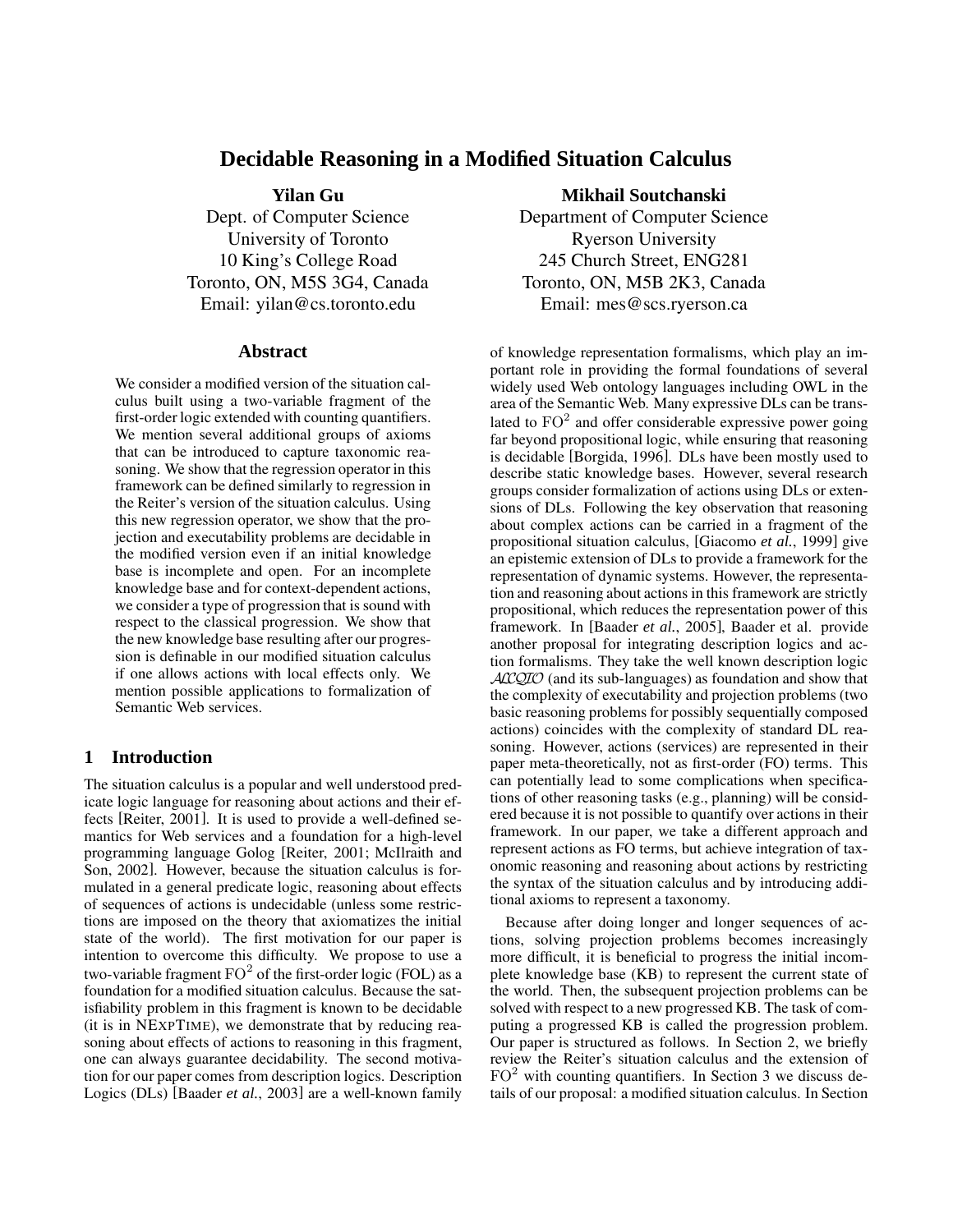4 we consider an extension of regression (the main reasoning mechanism in the situation calculus). Finally, in Section 5 we discuss the progression problem and in Section 6 we discuss briefly other related approaches to reasoning about actions.

## **2 Background**

The situation calculus (SC)  $\mathcal{L}_{sc}$  is a predicate language for axiomatizing dynamic systems. All dialects of the SC  $\mathcal{L}_{sc}$ include three disjoint sorts: *actions*, *situations* and *objects*. **Actions** are FO terms consisting of an action function symbol and its arguments. Actions change the world. **Situations** are FO terms which denote world histories. A distinguished constant  $S_0$  is used to denote the *initial situation*, and function  $do(a, s)$  denotes the situation that results from performing action  $\alpha$  in situation  $\beta$ . Every situation corresponds uniquely to a sequence of actions. **Objects** are FO terms other than actions and situations that depend on the domain of application. **Fluents** are relations or functions whose values may vary from one situation to the next. Normally, a fluent is denoted by a predicate or function symbol whose last argument has the sort situation. For example,  $F(\vec{x}, do([\alpha_1, \cdots, \alpha_n], S_0))$  represents a relational fluent in the situation  $do(\alpha_n, do(\cdots, do(\alpha_1, S_0) \cdots)$  resulting from execution of ground action terms  $\alpha_1, \dots, \alpha_n$  in  $S_0$ . We do not consider functional fluents in this paper.

The SC includes the distinguished predicate  $Poss(a, s)$  to characterize actions a that are possible to execute in s. For any SC formula  $\phi$  and a term s of sort situation, we say  $\phi$  is a formula *uniform* in s iff it does not mention the predicates Poss, it does not quantify over variables of sort situation, it does not mention equality on situations, and whenever it mentions a term of sort situation in the situation argument position of a fluent, then that term is s (see [Reiter, 2001]). If  $\phi(s)$  is a uniform formula and the situation argument is clear from the context, sometimes we suppress the situation argument and write this formula simply as  $\phi$ , and also introduce a notation  $\phi[s]$  to represent the SC formula obtained by restoring situation s back to all the fluents and/or Poss predicates (if any) in  $\phi$ . It is obvious that  $\phi[s]$  is uniform in s.

A *basic action theory* (BAT) D in the SC is a set of axioms written in  $\mathcal{L}_{sc}$  with the following five classes of axioms to model actions and their effects [Reiter, 2001]: action precondition axioms  $\mathcal{D}_{ap}$ , successor state axioms (SSAs)  $\mathcal{D}_{ss}$ , initial theory  $\mathcal{D}_{S_0}$ , unique name axioms  $\mathcal{D}_{una}$ , domain independent foundational axioms for situations Σ.

Suppose that  $\mathcal{D} = \mathcal{D}_{una} \cup \mathcal{D}_{S_0} \cup \mathcal{D}_{ap} \cup \mathcal{D}_{ss} \cup \Sigma$  is a BAT,  $\alpha_1, \cdots, \alpha_n$  is a sequence of ground action terms, and  $G(s)$  is a uniform formula with one free variable s. One of the most important reasoning tasks in the SC is the projection problem, that is, to determine whether  $\mathcal{D} \models G(do([\alpha_1, \cdots, \alpha_n], S_0)).$ Another basic reasoning task is the executability problem. Let  $execute(do([\alpha_1, \cdots, \alpha_n], S_0))$  $\bigwedge_{i=2}^{n} Poss(\alpha_i, do([\alpha_1, \cdots, \alpha_{i-1}], S_0)).$  Then, the be an abbreviation of the formula  $Poss(\alpha_1, \dot{S}_0)$   $\wedge$ executability problem is to determine whether  $\mathcal{D} \models \; \mathit{executable}(do([\alpha_1, \cdots, \alpha_n], S_0)).$  Planning and high-level program execution are two important settings where the executability and projection problems arise natu-

rally. *Regression* is a central computational mechanism that forms the basis for automated solution to the executability and projection tasks in the SC [Reiter, 2001]. A recursive definition of the regression operator R on any *regressable formula*  $\phi$  is given in [Reiter, 2001]. We use notation  $\mathcal{R}[\phi]$  to denote the formula that results from eliminating Poss atoms in favor of their definitions as given by action precondition axioms and replacing fluent atoms about  $do(\alpha, s)$  by logically equivalent expressions about s as given by SSAs repeatedly until it cannot make such replacement any further. The formula  $G(do([\alpha_1, \cdots, \alpha_n], S_0))$  is a particularly simple example of a regressable formula because it is uniform in  $do([\alpha_1, \cdots, \alpha_n], S_0)$ , but generally, regressable formulas can mention several different ground situation terms. The regression theorem shows that one can reduce the evaluation of a regressable formula  $\phi$  to a FOL theorem proving task in the initial theory together with unique names axioms for actions:  $\mathcal{D} \models \phi \text{ iff } \mathcal{D}_{S_0} \cup \mathcal{D}_{una} \models \mathcal{R}[\phi].$ 

This fact is the key result for our paper: it demonstrates that an executability or a projection task can be reduced to a FOL theorem proving task. However, because  $\mathcal{D}_{S_0}$  is an arbitrary FO theory, this type of reasoning is undecidable. Two of the most common ways to overcome this difficulty is to introduce the closed world assumption or introduce the domain closure assumption (i.e., assume the domain is finite). In many application domains these assumptions are unrealistic. Therefore, we consider a version of the SC formulated in  $FO^2$ , or in  $C^2$ .

*Two-variable FO logic* FO 2 is the fragment of ordinary FO logic (with equality), whose formulas only use no more than two variable symbols x and y (free or bound). *Two*variable FO logic with counting  $C^2$  extends  $\mathrm{FO}^2$  by allowing FO counting quantifiers  $\exists^{\geq m}$  and  $\exists^{\leq m}$  for all  $m \geq 1$ . [Pacholski *et al.*, 1997] show that satisfiability problem for  $C^2$ is decidable and recently [Pratt-Hartmann, 2005] proves that this problem is in NEXPTIME even when counting quantifiers are coded succinctly. See additional background on DLs and discussion of connections between DLs with  $C^2$  in [Baader *et al.*, 2003; Borgida, 1996; Gu and Soutchanski, 2006].

## **3 Modeling Dynamic Systems in a Modified Situation Calculus**

In this section, we consider dynamic systems formulated in a modification of the language of the SC so that it can be considered as an extension to  $\overline{C}^2$  (with an additional situation argument).<sup>1</sup> The key idea is to consider a syntactic modification of the SC such that the executability and projection problems are guaranteed to be decidable as a consequence of the decidability of the satisfiability problem in  $C^2$ . Moreover, since the modified SC has strong connections with description logics, which will be explained in detail below, we will denote this language as  $\mathcal{L}_{sc}^{DL}$ .

First of all, the three sorts in  $\mathcal{L}_{sc}^{DL}$  (i.e., actions, situations and objects) are the same as those in  $\mathcal{L}_{sc}$ , except that they

<sup>&</sup>lt;sup>1</sup>The reason that we call it a "modified" SC rather than a "restricted" SC is that we extend the SC with other features, such as adding acyclic TBox axioms to basic action theories.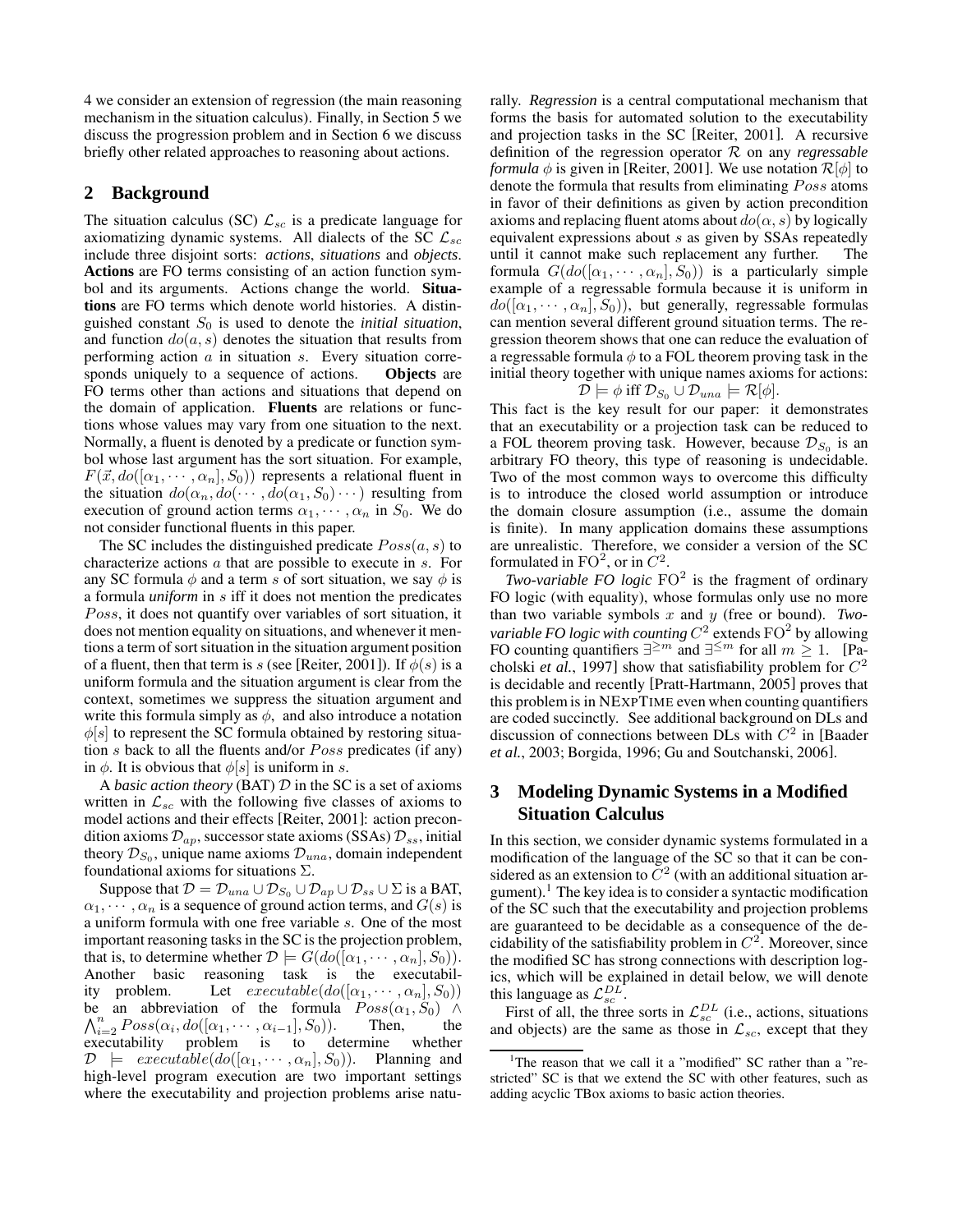obey the following restrictions: (1) all terms of sort *object* are variables  $(x \text{ and } y)$  or constants, i.e., object functional symbols are not allowed; (2) all action functions include no more than two arguments. Each argument of any term of sort *action* is either a constant or an *object* variable  $(x \text{ or } y)$ ; (3) variable s of sort *situation* and/or variable a of sort *action* are the only additional variables being allowed in  $\mathcal{D} - \Sigma - \mathcal{D}_{una}$ in addition to variables  $x, y$ .

Second, any fluent in  $\mathcal{L}_{sc}^{DL}$  is a predicate either with two or with three arguments (including the one of sort situation). We call fluents with two arguments *(dynamic) concepts*, and call fluents with three arguments *(dynamic) roles*. In  $\mathcal{L}_{sc}^{DL}$ , *(static) concepts* (i.e., unary predicates with no situation argument) and *(static) roles* (i.e., binary predicates with no situation argument), if any, are considered as unchangeable taxonomic properties and unchangeable classes of an application domain. Moreover, each concept (static or dynamic) can be either *primitive* or *defined*.

Third, apart from the standard FO logical symbols ∧, ∨ and ∃, with the usual definition of a full set of connectives and quantifiers,  $\mathcal{L}_{sc}^{DL}$  also includes counting quantifiers  $\exists^{\geq m}$ and  $\exists^{\leq m}$  for all  $m \geq 1$ . Equality = is allowed in  $\mathcal{L}_{sc}^{DL}$ .

The dynamic systems we are dealing with here satisfy the *open world assumption* (OWA): what is not stated explicitly is currently unknown rather than false. In this paper, the dynamic systems we are interested in can be formalized as a *basic action theory* (BAT) D using the following seven groups of axioms in  $\mathcal{L}_{sc}^{DL}$ :  $\mathcal{D} = \Sigma \cup \mathcal{D}_{ap} \cup \mathcal{D}_{ss} \cup \mathcal{D}_T \cup \mathcal{D}_R \cup \mathcal{D}_{una} \cup \mathcal{D}_{S_0}$ . Five of them  $(\Sigma, \mathcal{D}_{ap}, \mathcal{D}_{ss}, \mathcal{D}_{una}, \mathcal{D}_{S_0})$  are similar to those groups in a BAT in  $\mathcal{L}_{sc}$ , and the other two  $(\mathcal{D}_T, \mathcal{D}_R)$  are introduced to axiomatize description logic related facts and properties (see below). However, because  $\mathcal{L}_{sc}^{DL}$  allows only two object variables, all axioms must conform to the following additional requirements.

**Action precondition axioms**  $\mathcal{D}_{ap}$ : For each action A in  $\mathcal{L}_{sc}^{DL}$ , there is one axiom of the form  $Poss(A, s) \equiv \prod_{A}[s]$  (or  $Poss(A(x), s) \equiv \prod_{A}(x)[s],$ or  $Poss(A(x, y), s) \equiv \Pi_A(x, y)[s]$ , respectively), if A is an action constant (or unary, or binary action term, respectively), where  $\Pi_A$  (or  $\Pi_A(x)$ , or  $\Pi_A(x, y)$ , respectively) is a  $C^2$ formula with no free variables (or with at most  $x$ , or with at most  $x, y$  as the only free variables, respectively). This set of axioms characterize the preconditions of all actions.

**Successor state axioms**  $\mathcal{D}_{ss}$ : There are two types of fluents in  $\mathcal{L}_{sc}^{DL}$ : *primitive dynamic concepts* of the form  $F(x, s)$  (fluents with exactly one non-situation argument) and *primitive* dynamic roles of the form  $F(x, y, s)$  (fluents with exactly two non-situation arguments). Let variable vector  $\vec{x}$  to be x, or y, or  $\langle x, y \rangle$ ; a SSA is specified for each fluent  $F(\vec{x}, do(a, s))$ . According to the general syntactic form of the SSAs provided in [Reiter, 2001], without loss of generality, we can assume that the axiom has the form

$$
F(\vec{x}, do(a, s)) \equiv \psi_F(\vec{x}, a, s), \tag{1}
$$

where the general structure of  $\psi_F(\vec{x}, a, s)$  is as follows:

$$
\begin{array}{c}\n\bigvee_{i=1}^{m_{0}}[\exists x][\exists y](a=A_{i}^{+}(\vec{x}_{(i,0,+)})\wedge\phi_{i}^{+}(\vec{x}_{(i,1,+)})[s])\vee\\
F(\vec{x},s)\wedge\neg\bigvee_{j=1}^{m_{1}}[\exists x][\exists y](a=A_{j}^{-}(\vec{x}_{(j,0,-)})\wedge\phi_{j}^{-}(\vec{x}_{(j,1,-)})[s])\big),\n\end{array}
$$

where each variable vector  $\vec{x}_{(i,n,b)}$  (or  $\vec{x}_{(j,n,b)}$  respectively)  $(i = 1..m_0, j = 1..m_1, n \in \{0,1\}, b \in \{+, -\})$  represents a vector of object variables, which can be empty, x, y,  $\langle x, y \rangle$  or  $\langle y, x \rangle$ . Moreover,  $[\exists x]$  or  $[\exists y]$  represents that the quantifier included in [ ] is optional; and each  $\phi_i^+(\vec{x}_{(i,1,+)})$ ,  $i = 1..m_0$  $(\phi_i^-(\vec{x}_{(j,1,-)}), j = 1..m_1$ , respectively), is a  $C^2$  formula with variables (both free and quantified) among  $x$  and  $y$ . Note that when  $m_0$  (or  $m_1$  respectively) is equal to 0, the corresponding disjunctive subformula is equivalent to false. **Acyclic TBox axioms**  $\mathcal{D}_T$ : Similar to the TBox axioms in DL, we may define new concepts using TBox axioms. Any group of TBox axioms  $\mathcal{D}_T$  may include two sub-classes: static TBox  $\mathcal{D}_{T,st}$  and dynamic TBox  $\mathcal{D}_{T,dyn}$ . Every formula in static TBox is a *concept definition* formula of the form

$$
G(x) \equiv \phi_G(x),
$$

where G is a unary predicate symbol and  $\phi_G(x)$  is a  $C^2$  formula in the domain with free variable  $x$ , and there is no fluent in it. Every formula in dynamic TBox is a *concept definition* formula of the form  $G(x, s) \equiv \phi_G(x)[s],$ 

where  $\phi_G(x)$  is a  $C^2$  formula with free variable x, and there is at least one fluent in it. All the concepts appeared in the left-hand side of TBox axioms are called *defined* concepts. We also require that the set of TBox axioms must be acyclic (acyclicity in  $\mathcal{D}_T$  is defined exactly as it is defined for TBox). **RBox** axioms  $\mathcal{D}_R$ : Similar to the idea of RBox in DL, we may also specify a group of axioms, called RBox axioms below, to support a role taxonomy. Each role inclusion axiom is represented as  $R_1(x, y)[s] \supset R_2(x, y)[s],$ 

where  $R_1$  and  $R_2$  are primitive roles (either static or dynamic). If these axioms are included in the BAT  $D$ , then it is assumed that  $D$  is specified correctly in the sense that the meaning of any RBox axiom included in the theory is correctly compiled into SSAs. That is, one can prove by induction that  $(\mathcal{D} - \mathcal{D}_R) \models \forall s.R_1(x,y)[s] \supset R_2(x,y)[s]$ . Although RBox axioms are not used by the regression operator, they are used for taxonomic reasoning in the initial theory.

**Initial theory**  $\mathcal{D}_{S_0}$ **: It is a finite set of**  $C^2$  **sentences (assum**ing that we suppress the only situation term  $S_0$  in all fluents). It specifies the incomplete information about the initial problem state and also describes all the facts that are not changeable over time in the domain of an application. In particular, it includes static TBox axioms  $\mathcal{D}_{T,st}$  as well as RBox axioms in the initial situation  $S_0$  (if any). In addition,  $\mathcal{D}_{S_0}$  also includes all unique name axioms for object constants.

The remaining two classes (foundational axioms for situations  $\Sigma$  and unique name axioms for actions  $\mathcal{D}_{una}$  are the same as those in the BATs of the usual SC. Note that these axioms (as well as  $\mathcal{D}_{ap}$  and  $\mathcal{D}_{ss}$ ) use more than two variables (e.g.,  $\mathcal{D}_{ss}$  use action and situation variables in addition to object variables), but we will see in the next section, that these axioms will be eliminated in the process of regressing a regressable formula to a sentence that will use no more than two object variables and no other variables.

## **4 Modified Regression with Lazy Unfolding**

After giving the definition of what the BAT in  $\mathcal{L}_{sc}^{DL}$  is, we turn our attention to the reasoning tasks.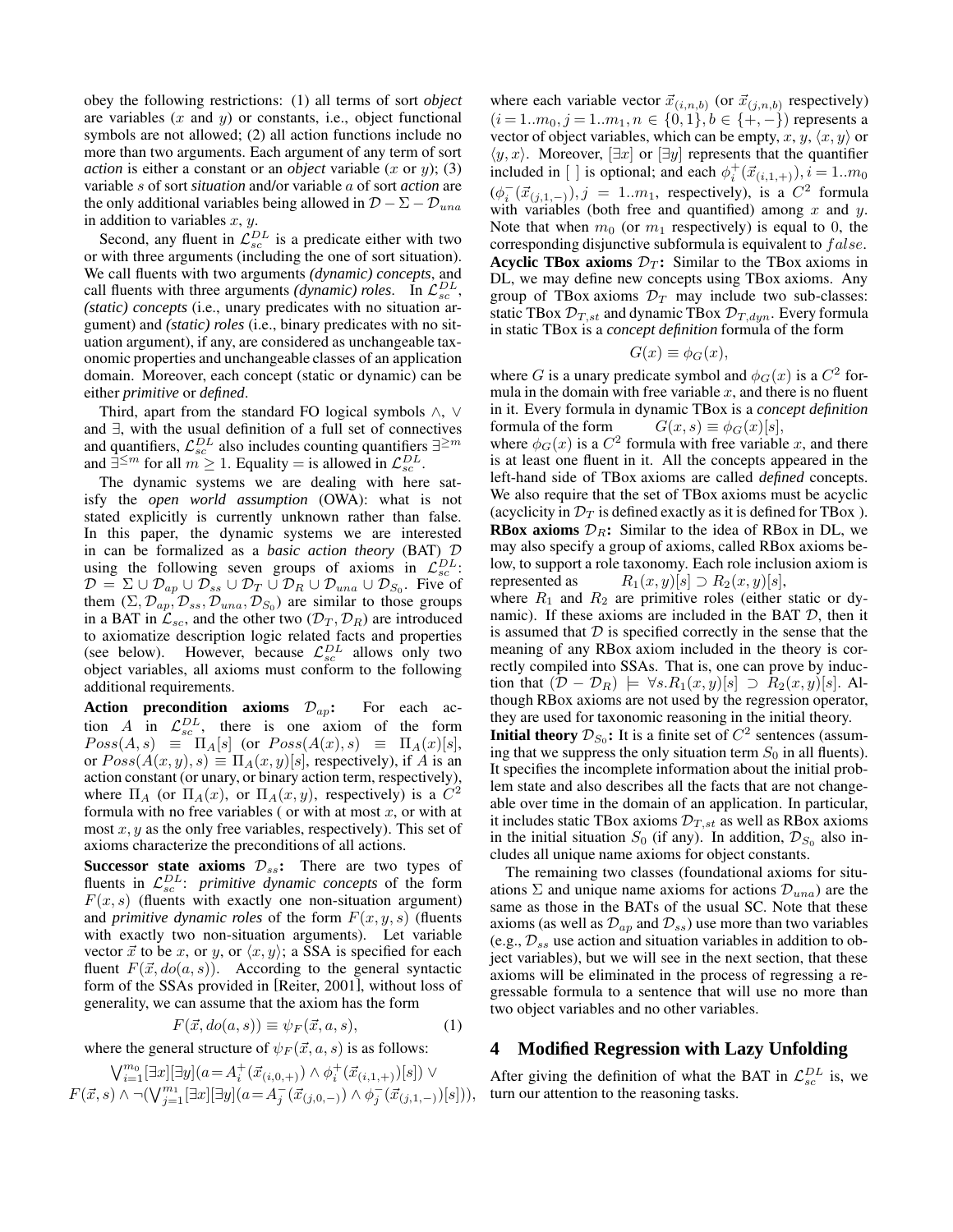Given a formula W of  $\mathcal{L}_{sc}^{DL}$  in the domain D, the definition of W being regressable (called  $\mathcal{L}_{sc}^{DL}$  *regressable* below) is slightly different from the definition of  $W$  being regressable in  $\mathcal{L}_{sc}$  (see [Reiter, 2001]) by adding the following two conditions: (i) any variable (free or bounded) in  $W$  is either x or  $y$ ; (ii) every term of sort situation in W is ground. Moreover, in  $\mathcal{L}_{sc}^{DL}$  we have to be more careful with the definition of the regression operator  $R$  for two main reasons. First, to deal with TBox we have to extend regression. For a  $\mathcal{L}_{sc}^{DL}$  regressable formula W, we *extend* below the regression operator defined in [Reiter, 2001] with the *lazy unfolding technique* (see [Baader *et al.*, 2003]) to expand defined dynamic concepts. We still denote such operator as  $\mathcal{R}$ . Second,  $\mathcal{L}_{sc}^{DL}$  uses only two object variables and we have to make sure that after regressing a fluent atom we still get a  $\mathcal{L}_{sc}^{DL}$  formula, i.e., that we never need to introduce new (free or bound) object variables. To deal with the two-variable restriction, we modify our regression operator  $R$  in comparison to the conventional operator defined in [Reiter, 2001]. For example, when replacing Poss atom or fluent atoms about  $do(\alpha, \sigma)$ , the definition of the conventional regression operator in [Reiter, 2001] has the assumption that the quantified variables in the right-hand side of the corresponding axioms should be renamed to new variables different from the free variables in the atoms that to be replaced. This assumption of using *new* variables for renaming assures equivalence of original formula and the formula after regression. To avoid introducing new variables (as required by the Reiter's regression operator) and to assure defined dynamic concepts being handled, we modify the regression operator for each  $\mathcal{L}_{sc}^{DL}$  regressable formula. Possibility of reusing variables is guaranteed by the general format of the SSAs given in the previous section and the additional condition (ii) in the definition of the  $\mathcal{L}_{sc}^{DL}$  regressable formula.

The complete formal definition of our  $R$  is as follows, where  $\sigma$  denotes the term of sort situation, and  $\alpha$  denotes the term of sort action.

If W is not atomic, i.e. W is of the form  $W_1 \vee W_2$ ,  $W_1 \wedge W_2, \neg W', Qv.W'$  where Q represents a quantifier (including counting quantifiers) and  $v$  represents a variable symbol, then

$$
\mathcal{R}[W_1 \vee W_2] = \mathcal{R}[W_1] \vee \mathcal{R}[W_2], \qquad \mathcal{R}[\neg W'] = \neg \mathcal{R}[W'],
$$
  

$$
\mathcal{R}[W_1 \wedge W_2] = \mathcal{R}[W_1] \wedge \mathcal{R}[W_2], \mathcal{R}[Qv.W'] = Qv.\mathcal{R}[W'].
$$

Otherwise,  $W$  is atom. There are several cases.

**a.** If W is of the form  $A_1(\vec{t}) = A_2(\vec{t}')$  for some action function symbols  $A_1$  and  $A_2$ , then by using axioms in  $\mathcal{D}_{una}^2$ , we define the regression of  $W$  as

$$
\mathcal{R}[W] = \begin{cases} \perp & \text{if } A_1 \neq A_2, \\ \bigwedge_{i=1}^{|\vec{t}|} t_i = t'_i & \text{otherwise.} \end{cases}
$$

Otherwise, if  $W$  is situation independent atom (including equality between object constants or variables), or  $W$  is a concept or role uniform in  $S_0$ , then

$$
\mathcal{R}[W] = W.
$$

**b.** If W is a regressable *Poss* atom, so it has the form

 $Poss(A(\vec{t}), \sigma)$ , for terms of sort action and situation respectively in  $\mathcal{L}_{sc}^{DL}$ . Then there must be an action precondition axiom for A of the form  $Poss(A(\vec{x}), s) \equiv \Pi_A(\vec{x}, s)$ , where the argument  $\vec{x}$  of sort object can either be empty (i.e., A is an action constant), a single variable  $x$  or two-variable vector  $\langle x, y \rangle$ . Because of the syntactic restrictions of  $\mathcal{L}_{sc}^{DL}$ , each term in  $\vec{t}$  can only be a variable x, y or a constant C. Then,

$$
\mathcal{R}[W] = \left\{ \begin{array}{ll} \mathcal{R}[(\exists y)(x = y \land \Pi_A(x, y, \sigma))] & \text{if } \vec{t} = \langle x, x \rangle, \\ \mathcal{R}[(\exists x)(y = x \land \Pi_A(x, y, \sigma))] & \text{else if } \vec{t} = \langle y, y \rangle, \\ \mathcal{R}[\Pi_A(\vec{t}, \sigma)] & \text{else if } \vec{t} = \langle x, C \rangle \text{ or} \\ \mathcal{R}[\widetilde{\Pi_A}(\vec{t}, \sigma)] & \vec{t} = x, \\ \mathcal{R}[\widetilde{\Pi_A}(\vec{t}, \sigma)] & \text{otherwise,} \end{array} \right.
$$

where C is a constant and  $\widetilde{\phi}$  denotes a *dual formula* for formula  $\phi$  obtained by replacing every variable symbol x (free or quantified) with variable symbol  $y$  and replacing every variable symbol  $y$  (free or quantified) with variable symbol x in  $\phi$ , i.e.,  $\phi = \phi[x/y, y/x]$ .

**c.** If W is a defined dynamic concept, so it has the form  $G(t, \sigma)$  for some object term t and situation term  $\sigma$ , and there must be a TBox axiom for G of the form  $G(x, s) \equiv \phi_G(x, s)$ . Because of the restrictions of the language  $\mathcal{L}_{sc}^{DL}$ , term t can only be a variable  $x$ ,  $y$  or a constant. Then, we use lazy unfolding technique as follows:

$$
\mathcal{R}[W] = \left\{ \begin{array}{ll} \mathcal{R}[\phi_G(t,\sigma)] & \text{if } t \text{ is not variable } y, \\ \mathcal{R}[\widetilde{\phi_G}(y,\sigma)] & \text{otherwise.} \end{array} \right.
$$

**d.** If W is a primitive concept (a primitive role, respectively), so it has the form  $F(t_1, do(\alpha, \sigma))$  or  $F(t_1,t_2, do(\alpha,\sigma))$  for some terms  $t_1$  (and  $t_2$ ) of sort object, term  $\alpha$  of sort action and term  $\sigma$  of sort situation. There must be a SSA for fluent  $F$  such as Eq. (1). Because of the restriction of the language  $\mathcal{L}_{sc}^{DL}$ , the term  $t_1$  and  $t_2$  can only be a variable x, y or a constant C and  $\alpha$  can only be an action function with no more than two arguments of sort object. Then, when  $W$  is a concept,

$$
\mathcal{R}[W] = \begin{cases} \mathcal{R}[\psi_F(t_1, \alpha, \sigma)] & \text{if } t_1 \text{ is not variable } y, \\ \mathcal{R}[\widetilde{\psi_F}(y, \alpha, \sigma)] & \text{otherwise, i.e., if } t_1 = y; \end{cases}
$$

and, when  $W$  is a role,

$$
\mathcal{R}[W] = \left\{ \begin{array}{ll} \mathcal{R}[(\exists y)(x = y \land \psi_F(x, y, \alpha, \sigma))] & \text{if } t_1 = x, t_2 = x; \\ \mathcal{R}[(\exists x)(y = x \land \psi_F(x, y, \alpha, \sigma))] & \text{if } t_1 = y, t_2 = y; \\ \mathcal{R}[\psi_F(y, x, \alpha, \sigma)] & \text{if } t_1 = y, t_2 = x; \\ \mathcal{R}[\psi_F(t_1, t_2, \alpha, \sigma)] & \text{otherwise.} \end{array} \right.
$$

Based on the above definition, we are able to prove the following theorems.

**Theorem 1** *Suppose W is a*  $\mathcal{L}_{sc}^{DL}$  *regressable formula, then*  $\hat{R}[W]$  *defined above terminates in a finite number of steps.*

**Proof:** Immediately follows from conditions (*i*) and (*ii*) of the definition of  $\mathcal{L}_{sc}^{DL}$  regressable formula, acyclicity of the TBox axioms, and from the assumption that  $RBox$  axioms are compiled into the SSAs and consequently do not participate in regression.

**Theorem 2** *Suppose W is a*  $\mathcal{L}_{sc}^{DL}$  *regressable formula with* the background basic action theory D. Then,  $\mathcal{R}[W]$  is a  $\mathcal{L}_{sc}^{DL}$ *formula uniform in*  $S_0$  *with no more than two variables* (*x* 

 $2$ Notice that the action functions with different number of arguments always use different function symbols (i.e., different names).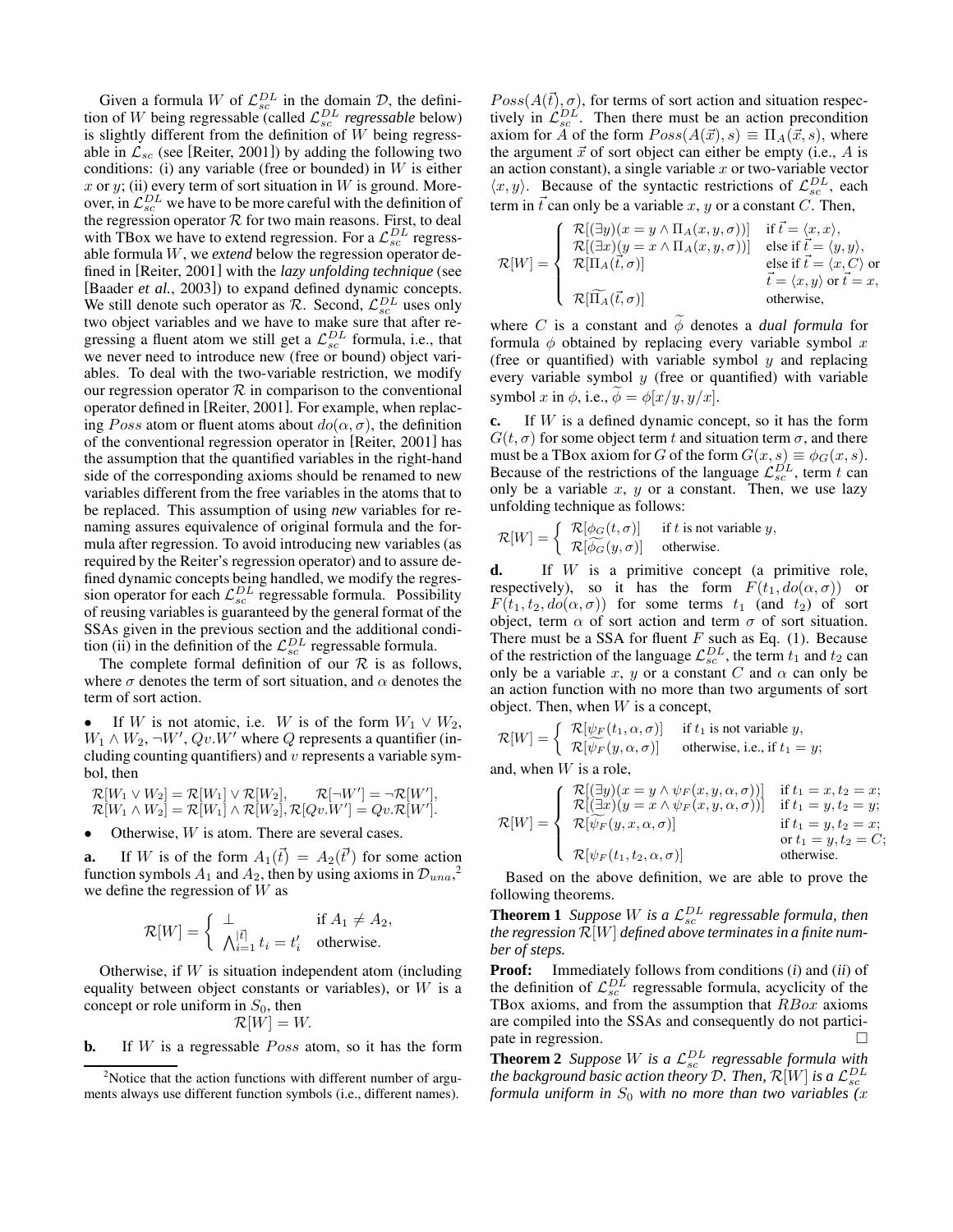*and* y). *Moreover,*  $D \models W \equiv \mathcal{R}[W]$ , and  $\mathcal{D}\models W \text{ iff } \mathcal{D}_{S_0}\models \mathcal{R}[W].$ 

**Proof:** According to the definition of the modified regression operator, prove by induction over the structure of W. The first statement holds because all replacements done by  $R$  transform  $W$  to logically equivalent formula. The second statement follows from the regression theorem in [Reiter,  $2001$ ].

**Theorem 3** *Suppose W is a*  $\mathcal{L}_{sc}^{DL}$  *regressable formula with the background basic action theory* D*. Then, the problem whether*  $D \models W$  *is decidable.* 

**Proof:** According to Theorem 2,  $\mathcal{D}$   $\models$   $W$  iff  $\mathcal{D}_{S_0}$   $\models$  $\mathcal{R}[W]$ , where  $\mathcal{R}[W]$  and the axioms in  $\mathcal{D}_{S_0}$  are  $C^2$  formulas. Therefore, the problem whether  $\mathcal{D} \models W$  is equivalent to whether  $\mathcal{D}_{S_0} \wedge \neg \mathcal{R}[W]$  is unsatisfiable or not, which is a decidable problem, according to the fact that the satisfiability problem in  $C^2$  is decidable.

This theorem is important because it guarantees that the projection and executability problems in  $\mathcal{L}_{sc}^{DL}$  are decidable even if the initial KB  $\mathcal{D}_{S_0}$  is incomplete. [Gu and Soutchanski, 2006] give some detailed examples that illustrate the basic reasoning tasks described above and reduction techniques for dealing with properties that need more than two variables, and show that using  $\mathcal{L}_{sc}^{DL}$ , one can model realistic dynamic domains such as school enrollment services and on-line shopping services.

We say that the SSA for a fluent F is *context-free* if the SSA for F has the form

 $F(\vec{x}, do(a, s)) \equiv \gamma_F^+(\vec{x}, a) \vee F(\vec{x}, s) \wedge \neg \gamma_F^-(\vec{x}, a).$ 

Then, we have the following theorem about the complexity analysis for reasoning about projection problem.

**Theorem 4** *Given a basic action theory*  $\mathcal{D}$  *in*  $\mathcal{L}_{sc}^{DL}$ *, suppose that the SSA for a fluent* F *is context-free, then the computational complexity of answering the queries of the form*  $F(\vec{X}, \sigma)$  *is co-NEXPTIME, where*  $\vec{X}$  *is a vector of object constants and*  $\sigma$  *is a ground situation term.* 

**Proof:** The result follows from the complexity analysis of projection problem in [Reiter, 2001] (Chapter 4), Theorem 3, and the theorem in [Pratt-Hartmann, 2005] that the satisfiability problem in  $C^2$  is decidable in NEXPTIME.

### **5 Progression of** CNF**-based KBs**

The *progression* problem (also known as filtering and update) is how to compute the new theory in response to a given sequence of actions. In this section, we consider the progression problem for KBs in language  $\mathcal{L}_{sc}^{DL}$ . In this section, let  $\overline{\mathcal{D}} = \mathcal{D}_{ss} \cup \mathcal{D}_{ap} \cup \Sigma \cup \mathcal{D}_{una}.$ 

A formal definition of (classical) progression is given in [Reiter, 2001]. A set of sentences  $\mathcal{D}_{S_{\alpha}}$  is the (classical) progression of the initial KB  $\mathcal{D}_{S_0}$  (wrt basic action theory  $\mathcal{D}$ ) after performing a ground action  $\alpha$  in the situation  $S_0$  iff  $\mathcal{D}_{S_\alpha}$  is uniform in  $do(\alpha, S_0)$ ,  $\mathcal{D} \models \mathcal{D}_{S_\alpha}$ , and for every model  $M_\alpha$  of  $\mathcal{D} \cup \mathcal{D}_{S_\alpha}$ , there is a model M of D such that M and  $M_\alpha$  have the same domain and interpret situation independent predicates, function symbols, Poss and all fluents about the future of  $do(\alpha, S_0)$  identically (in the sequel, we say that M and  $M_\alpha$ 

*have a progression relationship*). The progression can be iteratively repeated if the progressed KB has the same format as the initial KB and we can consider the computed progression as the new initial KB at the next iteration. [Lin and Reiter, 1997] shows that the (classical) progression of a finite FO KB is not always FOL definable (but it is always definable in the second-order logic). By using an example similar to [Lin and Reiter, 1997], one can prove

**Theorem 5** Progression of a theory in  $\mathcal{L}_{sc}^{DL}$  is not always FO *definable, therefore it is definitely not definable in*  $\mathcal{L}_{sc}^{DL}$ .

**Proof:** We consider the theory  $\mathcal{D}_1$  obtained by modifying the theory  $D$  given in [Lin and Reiter, 1997] as follows: (1) replace one constant symbol 0 in  $\mathcal D$  by an infinite set of constant symbols  $\{0, 1, 2, \dots\}$ ; (2) replace function symbol  $succ(x) = y$  in D by predicate  $succ(x, y)$  which will be true iff  $y$  is the successor of  $x$ ; (3) replace the empty initial KB by the new  $\mathcal{D}_{S_0}$  which includes infinitely many axioms of the form  $c_1 \neq c_2$  for any non-identical constant symbols  $c_1$  and  $c_2$  given above and of the form  $succ(c, c')$  where constant  $c'$ is the successor of constant  $c$  in the sense of natural numbers. The rest of the proof is exactly the same as the proof given in [Lin and Reiter, 1997].

Notice that the proof assumes that an  $\mathcal{L}_{sc}^{DL}$  theory  $\mathcal{D}_1$  is infinite. The problem whether progression of a finite theory in  $\mathcal{L}_{sc}^{DL}$  is always FO definable remains open.

Now, we consider a (weaker than classical) *modified progression* for certain type of incomplete KBs only. For this special case of incomplete KBs, we show below that a modified progression of a KB is in  $\mathcal{L}_{sc}^{DL}$  and it is sound wrt a classical progression of this KB.

First, we restrict the syntactic form of the KBs that are allowed. We use e to range over *ewffs*, that is, quantifier-free boolean formulas with equalities and inequalities only. For any vector  $\vec{x}$  that is  $\langle x, y \rangle$  (or a variable x, or y) and any vector of object constants  $\vec{B}$  that is  $\langle B_1, B_2 \rangle$  (or a single constant B), we write  $\vec{x} = \vec{B}$  as an abbreviation for  $x = B_1 \wedge y = B_2$ (or  $x = B$ , respectively). We use  $l(\vec{x}, S)$  to range over fluent *literals*, where S is a ground situation term. We call formulas of the form  $\forall \vec{x}.e(\vec{x}) \supset l(\vec{x}, S)$  *equality-based formulas.* We define a *CNF-based* KB  $D_S = KB_I \cup KB_S$ , where  $KB_I$ is a set of situation-independent formulas (including unique name axioms for object constants, i.e.,  $KB<sub>I</sub>$  is a subset of  $\mathcal{D}_{S_0}$ ), and  $\mathcal{KB}_S$  is a finite set of sentences uniform in S, where each sentence (also called *clause* below) is a disjunction of finitely many equality-based formulas. In particular,  $\mathcal{D}_{S_0} = \mathcal{KB}_I \cup \mathcal{KB}_{S_0}$ . A CNF formula composed from ground fluent literals uniform in S is a simple example of  $K\mathcal{B}_S$ .

Secondly, we consider an action theory D that is *localeffect*. Let a SSA of a fluent  $F$  have the syntactic form  $\widetilde{F}(\vec{x}, do(a, s)) \equiv \gamma_F^+(\vec{x}, a, s) \vee F(\vec{x}, s) \wedge \neg \gamma_F^-(\vec{x}, a, s)$ . This SSA is *local-effect* if  $\gamma_F^+(\vec{x}, a, s)$  and  $\gamma_F^-(\vec{x}, a, s)$  are disjunctions of formulas of the form  $\exists \vec{z} [a = \vec{A}(\vec{y}) \wedge \phi(\vec{y}, s)]$ , where A is a action function,  $\vec{y}$  contains  $\vec{x}$ ,  $\vec{z} = \vec{y} - \vec{x}$ , and  $\phi$  is quantifier-free. An action theory  $D$  is local-effect if each SSA in D is local-effect. Let  $*$  be + or −. Consider a ground action  $\alpha$  and a fluent  $F_i$  in a local-effect action theory  $\mathcal D$  of language  $\mathcal{L}_{sc}^{DL}$ , then it is easy to see that the right-hand side (RHS) of SSA for  $F_i(\vec{x}, do(\alpha, s))$  has the following syntactic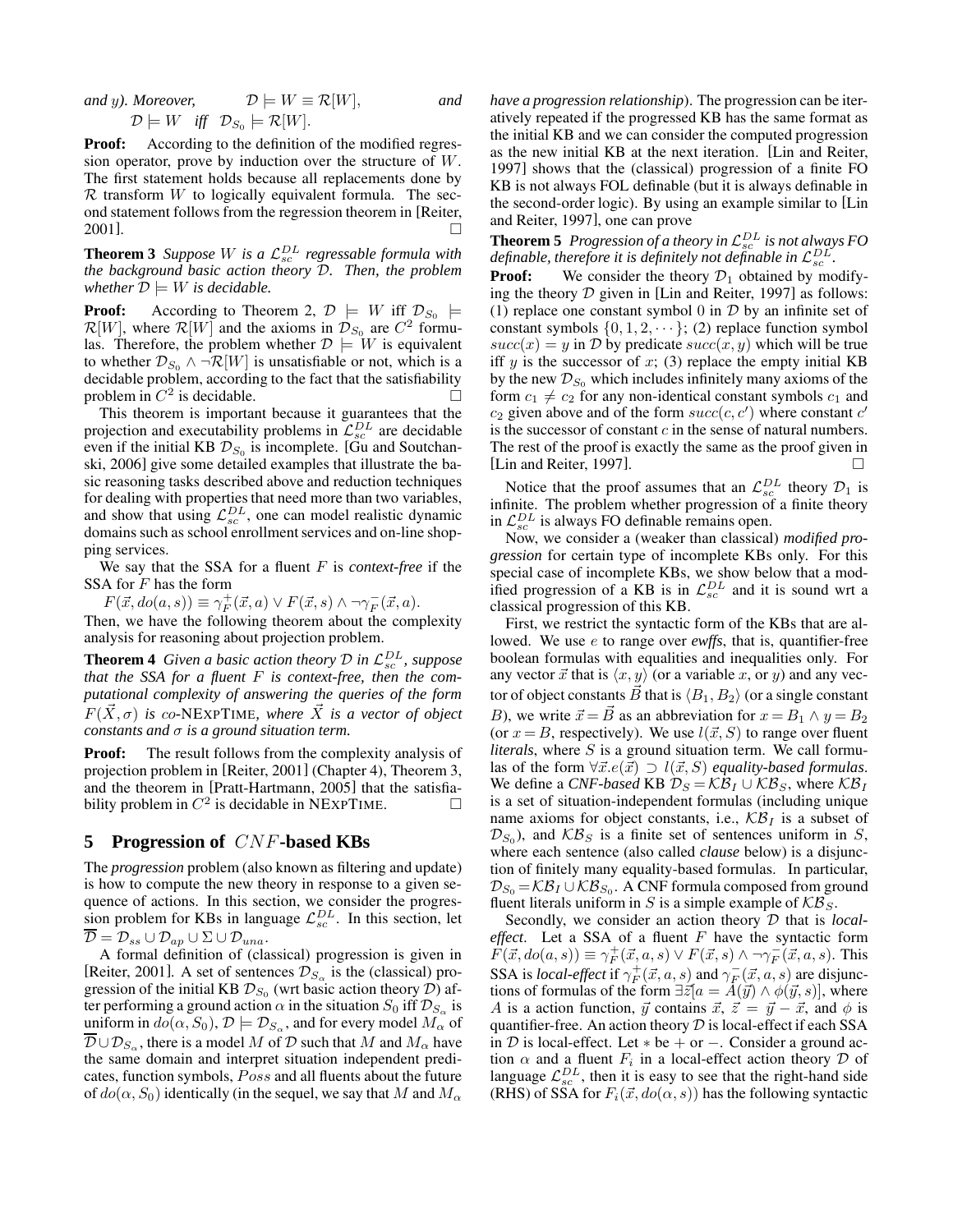form:  $\bigvee_{k=1}^{m_i^+} (\vec{x} = \vec{B}_{ik}^+ \wedge \phi_{ik}^+(s)) \vee F_i(\vec{x}, s) \wedge \neg \bigvee_{k=1}^{m_i^-} (\vec{x} =$  $\vec{B}_{ik}^- \wedge \phi_{ik}^- (s)$ , where each  $m_i^*$  is a natural number, the variables in  $\vec{x}$  are among x and y, and for each k,  $\phi_{ik}^*(s)$ is a propositional formula. This SSA is a special case of the generic SSA (1) from Section 3. Moreover, according to Theorem 3 the problem whether  $\mathcal{D} \models \phi_{ik}^*(S)$  is decidable for each  $k$  and any ground situation  $S$ . We define the following abbreviations.

$$
Add(F_i, \alpha, S) \stackrel{def}{=} \bigvee_{\{k \in 1..m_i^+ \mid D \models \phi_{ik}^+(S)\}} \vec{x} = \vec{B}_{ik}^+,
$$
  
\n
$$
Add(\neg F_i, \alpha, S) \stackrel{def}{=} \bigvee_{\{k \in 1..m_i^- \mid D \models \phi_{ik}^-(S)\}} \vec{x} = \vec{B}_{ik}^-,
$$
  
\n
$$
Delete(F_i, \alpha, S) \stackrel{def}{=} \bigvee_{k=1..m_i^-} \vec{x} = \vec{B}_{ik}^-, \wedge \neg \bigvee_{\{k \mid D \models \neg \phi_{ik}^-(S)\}} \vec{x} = \vec{B}_{ik}^-,
$$
  
\n
$$
Delete(\neg F_i, \alpha, S) \stackrel{def}{=} \bigvee_{k=1..m_i^+} \vec{x} = \vec{B}_{ik}^+, \wedge \neg \bigvee_{\vec{x}} \vec{x} = \vec{B}_{ik}^+,
$$
  
\n
$$
k = 1..m_i^+ \qquad \{k \mid D \models \neg \phi_{ik}^+(S)\}
$$

When there is no disjunct satisfying the condition on the context formula  $\phi_{ik}^*$ , the corresponding disjunction is equivalent to ⊥. It is easy to see that all formulas above are ewffs.

The intuition behind these abbreviations is simple. For instance,  $Add(F_i, \alpha, S)$  is a collection of all those cases when  $F_i$  will become true in every model if the context  $\phi_{ik}^{+}(S)$  holds in S. Therefore, these cases provide support for adding the fluent  $F_i$  to the new KB. If one takes all those cases  $\vec{x} = \vec{B}_{ik}^-$  when  $F_i$  ceases to be true in some models (where contexts might or might not be entailed) and removes from them those cases when negations of contexts are known to be entailed (i.e., remove models where it is guaranteed that  $F_i$  will not cease to be true), then as a result one gets  $Delete(F_i, \alpha, S)$  that represents the collections of all those objects for which  $F_i$  has to be deleted from the current KB.

Now consider a ground action  $\alpha$  and a CNF-based KB  $\mathcal{D}_S = \mathcal{KB}_I \cup \mathcal{KB}_S$  as the current KB of a local-effect BAT  $\mathcal{D} = \mathcal{D} \cup \mathcal{D}_S$ . Assume that  $\mathcal{D} \models Poss(\alpha, S)$ , otherwise there is no need in progression. We provide an algorithm to compute a variant of progression, called a *modified progression of*  $\mathcal{D}_S$  wrt  $\overline{\mathcal{D}}$  and the ground action  $\alpha$  executed in S, and denote the resulting KB as  $\mathcal{P}(\alpha, \mathcal{D}_S)$ .

Let  $\mathcal{P}(\alpha, \mathcal{D}_S)$  be the following set of sentences:

1. Initialize  $\mathcal{P}(\alpha, \mathcal{D}_S)$  to

 $KBI\cup$ 

 $\{(\forall \vec{x})Add(F_i, \alpha, S) \supset F_i(\vec{x}, do(\alpha, S)) | Add(F_i, \alpha, S) \not\equiv \bot\} \cup$  $\{(\forall \vec{x})Add(\neg F_i, \alpha, S) \supset \neg F_i(\vec{x}, do(\alpha, S)) | Add(\neg F_i, \alpha, S) \not\equiv \bot\}.$ 

2. For each clause in  $\mathcal{KB}_S$  of the form  $\mathcal{C}_j = p_1 \vee \cdots \vee p_h \vee \cdots$ , where each  $p_h$  is an equality-based formula  $(\forall \vec{x})e_{j_h}(\vec{x}) \supset$  $l_{j_h}(\vec{x}, S)$  and  $l_{j_h}$  is either  $F_i$  or its negation  $\neg F_i$ , we update this clause as follows. (a) Initialize a temporary set  $T = \emptyset$ . (b) For each  $p_h$ , if  $\mathcal{KB}_I \cup \{(\forall \vec{x})e_{j_h}(\vec{x}) \land \neg Delete(l_{j_h}, \alpha, S)\}\not\models \bot$ , add  $(\forall \vec{x})e_{j_h}(\vec{x}) \wedge \neg Delete(l_{j_h}, \alpha, S) \supset l_{j_h}(\vec{x}, do(\alpha, S))$ into the set T. (c) If  $T \neq \emptyset$ , add a new clause  $\mathcal{C}'_j = \bigvee_{p \in T} p$  to  $\mathcal{P}(\alpha, \mathcal{D}_S)$ ; otherwise, do nothing (i.e., replace  $C_j$  with  $\top$ ).

It is easy to see that the resulting KB  $\mathcal{P}(\alpha, \mathcal{D}_S)$  remains to be a CNF-based KB in  $\mathcal{L}_{sc}^{DL}$ . Therefore, such progression can be repeated for the next ground action, say  $\alpha'$ .

The intuition behind this algorithm is simple. The succes-

sor model of the KB after performing a ground action at the current situation should keep all the situation-independent information, add truth values for each fluent for those objects where it will definitely become true (or false), and also keep the remaining consistent information by removing conflicting knowledge for objects from the current KB. Note that we detect conflicts between cases supported by  $e_{j_h}$  and cases included in the  $Delete(l_{j_h}, \alpha, S)$  condition by using unique name axioms for constants in  $K\mathcal{B}<sub>I</sub>$ , if necessary, to solve the entailment problem in (b).

For any given BAT  $\mathcal{D} = \overline{\mathcal{D}} \cup \mathcal{D}_S$  and a ground action  $\alpha$ , we say that a modified progression  $P(\alpha, D_S)$  is *(classically) sound* if any model of the classical progression of  $\mathcal{D}_S$  (wrt  $\alpha$  and  $\overline{D}$ ) is a model of the modified progression. Also, we say that  $\mathcal{P}(\alpha, \mathcal{D}_S)$  is *(classically) complete* if every model of  $\overline{\mathcal{D}} \cup \mathcal{P}(\alpha, \mathcal{D}_S)$  is a model of the classical progression of  $\mathcal{D}_S$ (wrt  $\alpha$  and  $\overline{\mathcal{D}}$ ). The modified progression has the following nice properties.

**Theorem 6** *Given a BAT*  $D$  *with the current KB*  $D<sub>S</sub>$  *and a ground action* α *then*

*(1) If* D *is consistent and RHS of SSAs are consistent, then the modified progression*  $\mathcal{P}(\alpha, \mathcal{D}_S)$  *is also consistent.* 

*(2) The modified progression*  $\mathcal{P}(\alpha, \mathcal{D}_S)$  *is (classically) sound.* 

**Proof:** (1) Prove by cases using the definition of  $\mathcal{P}(\alpha, \mathcal{D}_S)$ . (2) According to the definition of  $\mathcal{P}(\alpha, \mathcal{D}_S)$ , prove that  $\mathcal{D} \models$  $\mathcal{P}(\alpha, \mathcal{D}_S)$  using the RHS of the SSAs for  $F_i(\vec{x}, do(\alpha, S)).$ Let  $M_{\alpha}$  be any model of the (classical) progression of  $\mathcal{D}_S$ . Then, there is a model M of D such that M and  $M_{\alpha}$  have a progression relationship. Then  $M$  is also a model of  $\mathcal{P}(\alpha, \mathcal{D}_S)$  by  $\mathcal{D} \models \mathcal{P}(\alpha, \mathcal{D}_S)$ , and then since M and  $M_\alpha$ have a progression relationship we can prove that  $M_{\alpha}$  is a model of any sentence uniform in  $do(\alpha, S)$  iff M is a model of any sentence uniform in  $do(\alpha, S)$ . Therefore, we conclude that  $M_{\alpha}$  is a model of  $\mathcal{P}(\alpha, \mathcal{D}_S)$  because  $\mathcal{P}(\alpha, \mathcal{D}_S)$  is a set of sentences uniform in  $do(\alpha, S)$ .

#### **6 Discussion and Future Work**

The major consequence of the results proved above for the problem of service composition is the following. If both atomic services and properties of the world that can be affected by these services have no more than two parameters, then we are guaranteed that even in the state of incomplete information about the world, one can always determine whether a sequentially composed service is executable and whether this composite service will achieve a desired effect. The previously proposed approaches made different assumptions: [McIlraith and Son, 2002] assumes that the complete information is available about the world when effects of a composite service are computed, and [Giacomo *et al.*, 1999] considers the propositional fragment of the SC.

As we mentioned in Introduction, [McIlraith and Son, 2002] propose to use Golog for composition of Semantic Web services. It is surprisingly straightforward to define almost all Golog operators starting from our  $C^2$  based SC. The only restriction in comparison with the original Golog [Reiter, 2001] is that we cannot define the operator  $(\pi x)\delta(x)$ , non-deterministic choice of an action argument, because  $\mathcal{L}_{sc}^{DL}$